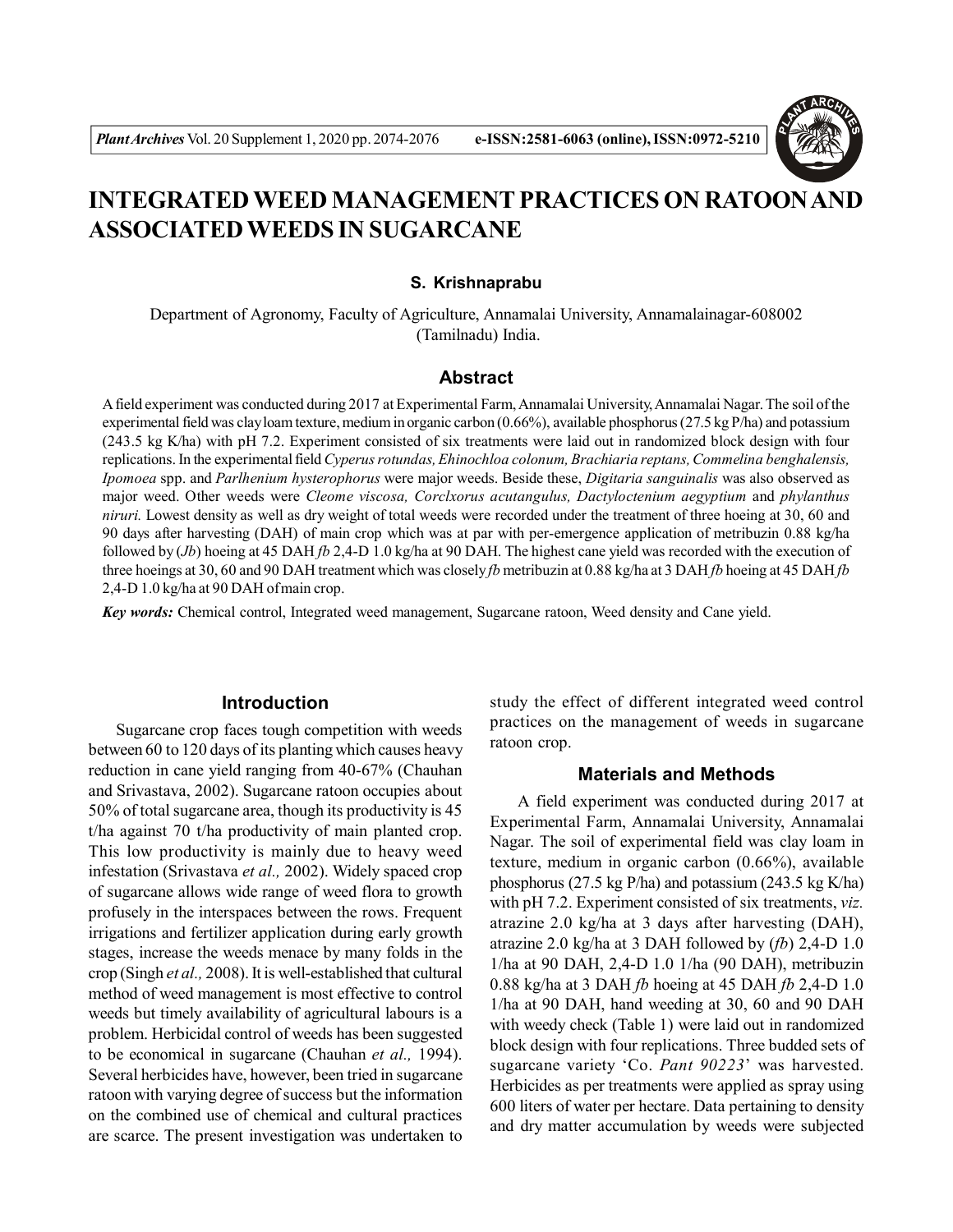| <b>Treatment</b>  | <b>Dose</b>      | <b>Application</b> | $\mathcal{C}$ | E.     | <b>B.</b> | D.  | $\mathcal{C}$                       | <b>Ipomoea</b> | P. hyste | Total |  |
|-------------------|------------------|--------------------|---------------|--------|-----------|-----|-------------------------------------|----------------|----------|-------|--|
|                   | (kg/ha)          | Stage (DAH)        | rotundus      | colona |           |     | raptens   sanguinalis   benghalensi | spp.           | rophorus |       |  |
| Atrazine          | 2.0              | 3                  | 3.72          | 2.45   | 2.26      | 0.0 | 2.51                                | $2.35*$        | 2.15     | 4.64  |  |
|                   |                  |                    | (42)          | (11)   | (10)      | (0) | (13)                                | (ID            | (9)      | (104) |  |
| Atrazine          | 2.0 <sub>b</sub> | 3fb90              | 3.22          | 2.66   | 2.06      | 0.0 | 1.10                                | 0.0            | 0.0      | 4.02  |  |
| $fb2,4-D$         | 1.0              |                    | (25)          | (14)   | (8)       | (0) | (4)                                 | (0)            | (0)      | (55)  |  |
| $2,4$ -D          | 1.0              | 90                 | 3.29          | 3.25   | 3.08      | 0.0 | 1.50                                | 0.40           | 0.0      | 4.47  |  |
|                   |                  |                    | (27)          | (28)   | (22)      | (0) | (5)                                 | (1)            | (0)      | (88)  |  |
| Metribuzin $fb$   | 0.88fb           | $3 fb$ 45 $fb$     | 3.00          | 2.00   | 1.59      | 0.0 | 0.95                                | 0.0            | 0.0      | 3.63  |  |
| hoeing $fb$ 2,4-D | 1.0              | 90                 | (20)          | (7)    | (6)       | (0) | (3)                                 | (0)            | (0)      | (39)  |  |
| Hand weeding      |                  | 30, 60 and 90      | 2.50          | 0.4    | 0.80      | 0.0 | 0.80                                | 0.95           | 0.0      | 3.15  |  |
|                   |                  |                    | (12)          | (1)    | (2)       | (0) | (2)                                 | (3)            | (0)      | (23)  |  |
| Weedy check       |                  |                    | 3.68          | 3.35   | 2.84      | 0.0 | 2.60                                | 2.53           | 2.51     | 4.98  |  |
|                   |                  |                    | (40)          | 30)    | (20)      | (0) | (16)                                | (15)           | (13)     | (149) |  |
| $LSD(P=0.05)$     |                  |                    | 0.55          | 0.77   | 1.13      |     | 1.30                                | 0.97           | 0.53     | 0.53  |  |

**Table 1:** Effect of weed management on weed density at 120 days after harvesting (DAH) of main crop in sugar-cane ratoon.

I-Year 2008-09, II -Year 2009-10, DAH- Days after harvesting, *fb* - Followed by, Original values are given in parentheses.

to log transformation by adding 1.0 to original values prior to statistical analysis.

## **Results and Discussion**

In the experimental field, *Cyperus rotundus Echinochloa colonum, Brachiaria replans, Commelina benghalensis, Ipomoea* spp. and *Parthenium hysterophorus were* major weeds in both the years. Beside these, *Digitaria sanguinalis* was also observed as major weed during 2017. Other weeds with very low density were *Cleome viscosa, Corchorus acutangulus, Dactyloctenium aegypticum* and *Phylanthus niruri.* All the weed control measures led to significant reduction in density and dry matter accumulation by total weeds during both tire years (Table 1). Lowest density (Table 1) as well as dry weight (Table 2) of total weeds were recorded under the treatment of three hoeing at 30, 60 and 90 DAH of main crop which was at par with pre-emergence application of metribuzin at 0.88 kg/ha at 3 DAH *fb* hoeing at 45 DAH *Jh* 2,4-D 1.0 kg/ha at 90 DAH. Application

of atrazine 2.0 kg/ha at 3 DAH *fb* 2,4-D 1.0 kg/ha at 90 DAH recorded significantly lower density and dry weight of total weeds than alone application of 2,4-D 1.0 kg/ha at 90 DAH and atrazine 2.0 kg/ha at 3 DAH.

On an average, presence of total weeds throughout die crop period caused 55.94% reduction in the ratoon cane yield when compared with the execution of three hoeing given at 30, 60 and 90 DAH stages (Table 2). The highest ratoon cane yield was obtained with the execution of three hoeing at 30, 60 and 90 DAH which was closely followed by pre-emergence application of metribuzin 0.88 kg/ha at 3 DAH followed by hoeing at 45 DAH followed by 2,4-D 1.0 kg/ha at 90 DAH of main crop. The higher cane yield under these treatments was due to higher value of cane length and millable cane per hectare.

It was concluded that application of metribuzin at 0.88 kg/ha at 3 DAH followed by hoeing at 45 DAH followed by 2,4-D at 1.0 kg/ha at 90 DAH of main crop

|                     |                           |                    | Weed dry<br>weight $(g/m^2)$<br>at 120 DAH |       | Cane<br>length<br>(cm) |       | Cane<br>girth<br>(cm) |       | <b>Millable</b><br>Cane<br>(1,000/ha) |       | Cane<br>yield<br>(t/ha) |       |
|---------------------|---------------------------|--------------------|--------------------------------------------|-------|------------------------|-------|-----------------------|-------|---------------------------------------|-------|-------------------------|-------|
| <b>Treatments</b>   | <b>Dose</b>               | <b>Application</b> |                                            |       |                        |       |                       |       |                                       |       |                         |       |
|                     | (kg/ha)                   | <b>Stage</b>       |                                            |       |                        |       |                       |       |                                       |       |                         |       |
|                     |                           | (DAH)              | 2008-                                      | 2008- | 2008-                  | 2008- | 2008-                 | 2008- | $2008 -$                              | 2008- | 2008-                   | 2008- |
|                     |                           |                    | 2009                                       | 2009  | 2009                   | 2009  | 2009                  | 2009  | 2009                                  | 2009  | 2009                    | 2009  |
| Atrazine            | 2.0                       | 3                  | 195                                        | 148   | 161                    | 153   | 6.5                   | 6.7   | 128                                   | 125   | 58                      | 53    |
| Atrazine $fb$ 2,4-D | $2.0 \, \text{fb} \, 1.0$ | 3fb90              | 107                                        | 86    | 165                    | 157   | 6.6                   | 6.7   | 145                                   | 137   | 65                      | 61    |
| $2,4$ -D            | 1.0                       | 90                 | 188                                        | 154   | 156                    | 150   | 6.4                   | 6.6   | 105                                   | 100   | 55                      | 48    |
| Metribuzin $fb$     |                           | 3 fb 45 fb 90      | 52                                         | 43    | 168                    | 160   | 6.6                   | 6.7   | 163                                   | 153   | 72                      | 70    |
| hoeing $fb$ 2,4-D   | 0.88 fb 1.0               |                    |                                            |       |                        |       |                       |       |                                       |       |                         |       |
| Hand weeding        | $\blacksquare$            | 30, 60 and 90      | 22                                         | 21    | 170                    | 164   | 6.7                   | 6.9   | 168                                   | 157   | 76                      | 74    |
| Weedy check         |                           |                    | 299                                        | 234   | 154                    | 147   | 5.9                   | 6.4   | 80                                    | 73    | 32                      | 34    |
| $LSD(P=0.05)$       |                           |                    | 15.1                                       | 24.7  | <b>NS</b>              | 4.1   | <b>NS</b>             | NS.   | 10.2                                  | 14.1  | 39                      | 47    |

**Table 2:** Effect of weed management on weed dry weight, yield attributing characters and cane yield in sugarcane ratoon during.